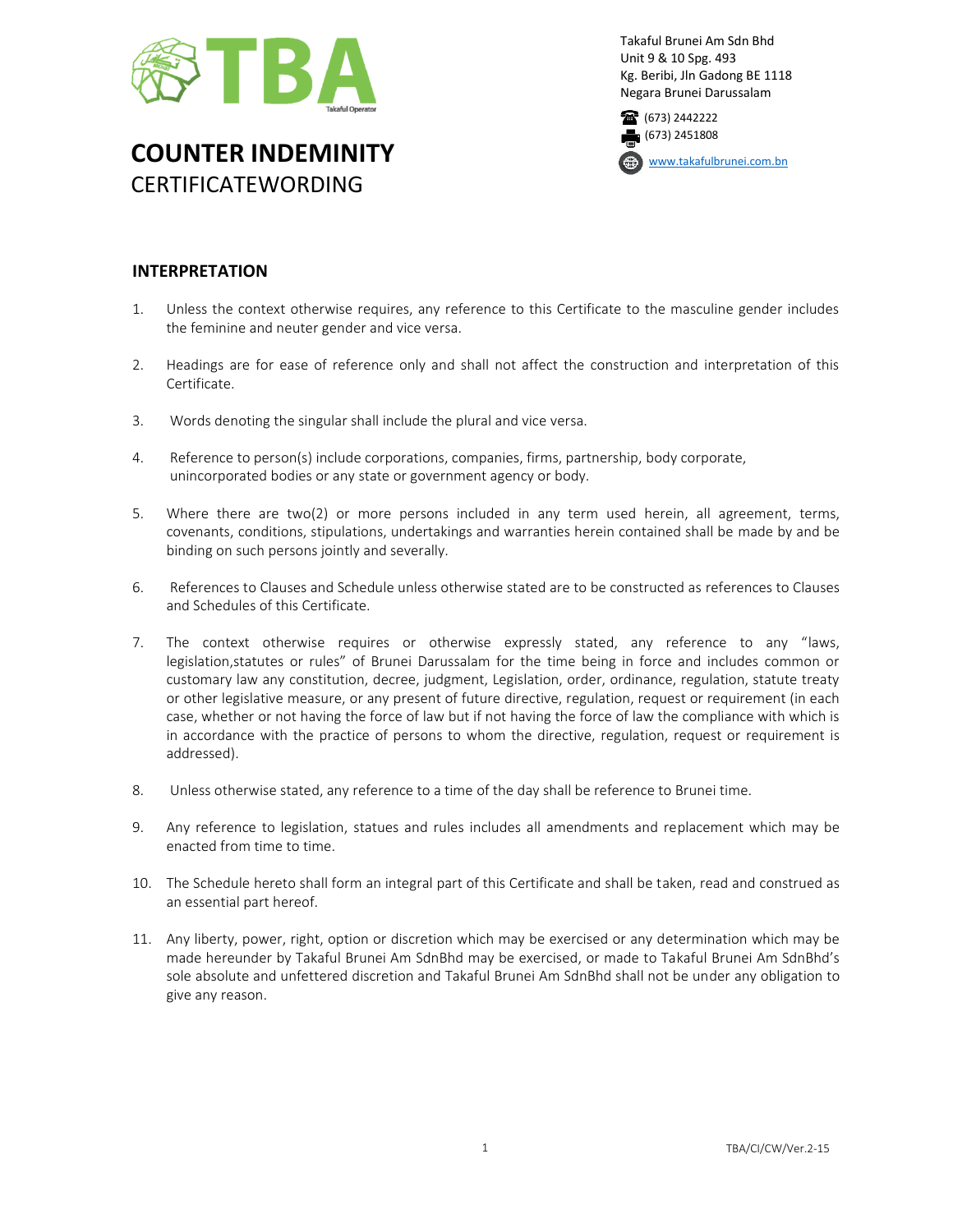## **TAKAFUL CERTIFICATE FOR "ALL RISKS"**

WHEREAS the Certificate Holder (Hereinafter called "the Participant") named in the attached Schedule (hereinafter called "the Schedule") by a Proposal and Declaration which shall be the basis of this contract and is deemed to be incorporated herein, has applied to participate in the General Takaful Business managed by TAKAFUL BRUNEI AM SDN BHD for the takaful hereinafter contained and has paid or agreed to pay the takaful contribution stated in the Schedule as consideration for such takaful,

NOW THIS CERTIFICATE WITNESSETH that if during the Period of Takaful stated in the Schedule, the Property shall be lost, destroyed or damaged by FIRE, THEFT OR ANY OTHER ACCIDENT OR MISFORTUNE then Takaful Brunei Am SdnBhd shall pay or make good to the Participant the amount of such loss, destruction or damage but not exceeding in respect of any of the several items specified in the schedule the Sum Covered set apposite thereto respectively.

## **EXCEPTIONS**

Takaful Brunei Am Sdn Bhd shall not be liable to pay or loss, destruction or damage

- (1) Occurring outside the Territorial Limits stated in the Schedule or any Endorsement to this Certificate;
- (2) Occasioned by or happening through
	- (a) Vermin, insects, mildew, wear or other deterioration or any process of repairing, restoring or renovating,
	- (b) Riot, civil commotion, earthquake, volcanic, subterranean fire or other convulsion of nature,
	- (c) Confiscation, nationalization, requisition or willful destruction, by any government, public authority, municipal, local customs authority,
	- (d) Mechanical or electrical derangement or scratching or breakage of lenses or glass, unless accompanied by other damage for which the Participant is entitled to indemnify under this Certificate;
- (3) Directly or indirectly caused by or contributed to by or arising from
	- (a) War, invasion, act of foreign enemy, hostilities (whether war be declared or not), civil war, rebellion, revolution, insurrection, military or usurped power,
	- (b) Ionizing, radiation or contamination by radioactivity from any nuclear fuel or from any nuclear waste, from the combustion of nuclear fuel or any consequential loss, and for the purposes of this exception,
	- (c) Nuclear weapons material.

The due observance and fulfillment of the Conditions annexed hereto or endorsed hereon shall be a condition precedent to any liability of Takaful Brunei Am SdnBhd under this Certificate.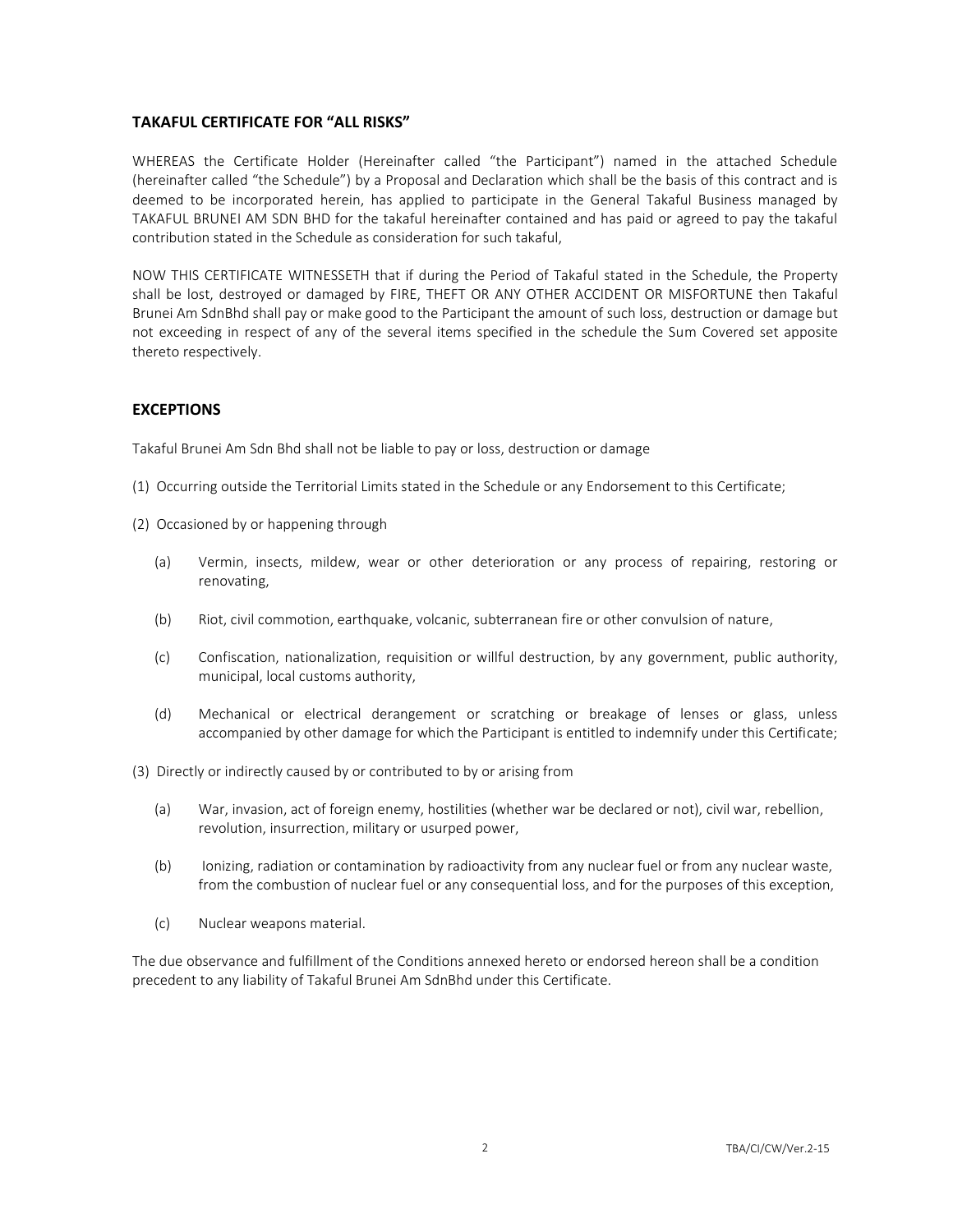## **TERMS AND CONDITIONS**

## 1. THE CONTRACT

This Certificate, the Proposal Form and the Schedule shall be read together as one contract and any word or expression to which specific meaning has been attached to any part of this Certificate or the Schedule shall bear such specific meaning wherever it may appear.

## 2. NOTICES

Every notice or communication to be given or made under this Certificate shall be in writing and shall be sent by registered post to or delivered by hand at Takaful Brunei Am Sdn Bhd.

## 3. CONDITION PRECEDENT

The due observance and fulfillment of the terms, conditions and endorsement of the Certificate insofar as they relate to anything to be done or complied with by the Participant and the truth of the statements and answers in the Proposal and Declaration shall be condition precedent to any liability of Takaful Brunei Am SdnBhd to make payment under this Certificate.

## 4. PARTICIPANT TO TAKE REASONABLE PRECAUTION

The Participant shall take all reasonable precautions for the safety of the Property covered hereby.

## 5. CLAIMS

On the happening of any event giving rise or likely to give rise to a claim under this Certificate coming to this knowledge the Participant shall:-

- (a) Within 14 (fourteen) days give notice thereof in writing to Takaful Brunei Am Sdn Bhd stating the circumstances of the claim and within 30 (thirty) days of such notice, deliver to Takaful Brunei Am Sdn Bhd a statement in writing with all particulars and details reasonably practicable of the Property affected, the value thereof, and the value of the lost, destruction or damage;
- (b) Take immediate steps to minimise the damage and recover any missing property;
- (c) If the claim is one for theft give immediate notice to the police.

### 6. RATEABLE PROPORTION

If at any time of the happening of any loss, destruction or damage covered by this Certificate there shall be any other Takaful or insurance covering the same risk whether effected by the Participant or not, then Takaful Brunei Am SdnBhd shall be not liable to pay more than its rateableproportion of the loss, destruction or damage.

### 7. REINSTATEMENT REPLACEMENT OR REPAIR

Takaful Brunei Am Sdn Bhd may reinstate, replace or repair the Property or any part thereof, instead of paying the amount of the loss, destruction or damage, and may join with other companies in so doing. If Takaful Brunei Am Sdn Bhd elects to reinstate or replace, the Participant shall furnish to Takaful Brunei Am Sdn Bhd when required all information necessary or expedient for the purpose. Upon payment of any claim for loss under the Certificate, Takaful Brunei Am Sdn Bhd shall be legally entitled at its option to the Property in respect of which the payments is made.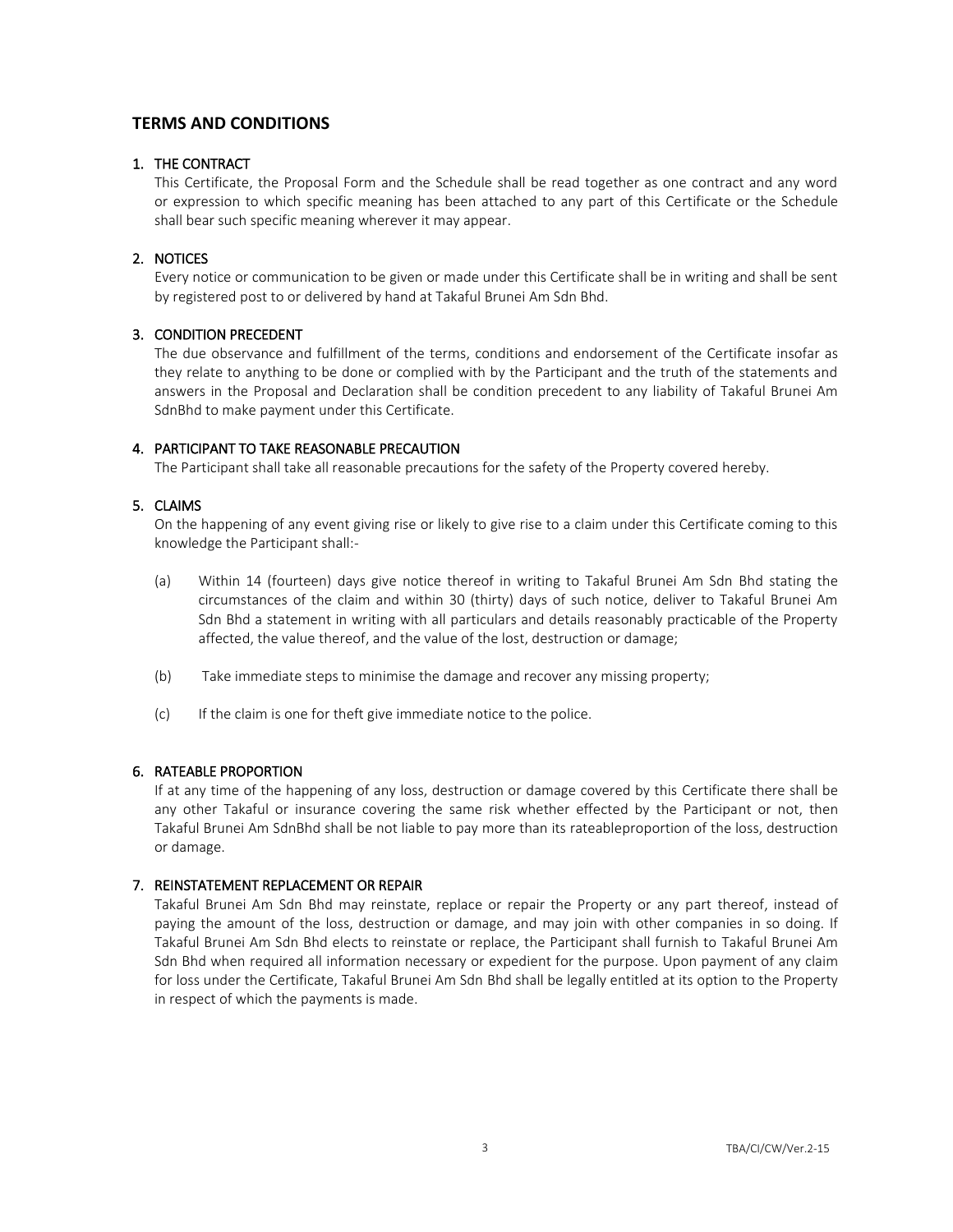#### 8. SUBROGATION OR RIGHTS

The Participant shall, at the request and at the expenses of Takaful Brunei Am Sdn Bhd, do any concur in doing and permit to be done all such acts and things as may be necessary or reasonably required by Takaful Brunei Am Sdn Bhd for the purpose of enforcing any rights and remedies or of obtaining relief or indemnity from other parties to which Takaful Brunei Am Sdn Bhd shall be or would become entitled or subrogated upon Takaful Brunei Am Sdn Bhd paying for, or making good any loss, destruction or damage under this Certificate, whether such acts and things shall be or became necessary or required before or after indemnification by Takaful Brunei Am Sdn Bhd.

#### 9. CANCELLATION OF CERTIFICATE

Takaful Brunei Am Sdn Bhd shall not be bound to send any notice of the Renewal Takaful Contribution becoming due, nor to renew this Certificate. Takaful Brunei Am Sdn Bhd shall, at any time by giving 7 ( days ) days' notice in writing to the Participant by registered letter posted to his last known address, be at liberty to determine and cancel the Certificate as from the date of such notice, in which case Takaful Brunei Am Sdn Bhd shall retain in the Takaful Fund takaful contribution on a pro-rata basis in proportion to the period the Certificate has been in force and return the balance thereof to the Participant after deduction of Wakalah fee and service charge. This Takaful may also be terminated by the Participant in writing to Takaful Brunei Am Sdn Bhd in which case Takaful Brunei Am Sdn Bhd shall apply the same procedure in respect of the takaful contribution as aforesaid.

#### 10. TIME OF PAYMENT OF TAKAFUL CONTRIBUTION

The Takaful Contribution must be paid to Takaful Brunei Am Sdn Bhd or to Takaful Brunei Am Sdn Bhd authorised agent(s) at the time of issue of the Cover Note, Takaful Certificate and the Schedule, the Certificate of Takaful, extension(s), renewal, Endorsement(s) (as the case may be) UNLESS the Participant are given a specific grace period by Takaful Brunei Am Sdn Bhd

If the Participant are given grace period for payment of the Takaful Contribution and the Takaful Contribution is not paid to Takaful Brunei Am Sdn Bhd within that grace period the Takaful Certificate if it has come into effect will be automatically cancelled and Takaful Brunei Am Sdn Bhd are entitled to claim pro-rata Takaful Contribution from the Participant for the period of Takaful Brunei Am Sdn Bhd were on risk

#### 11. ARBITRATION

All differences arising out of this Certificate shall be referred to the decision of an arbitrator to be appointed in writing by the parties in difference or if they cannot agree upon a single, arbitrator, to the decision of two arbitrators one to be appointed in writing by each of the parties within (1) one calendar month after having been required in writing so to do by either of the parties, or in case in the arbitrators do not agree, of an Umpire appointed in writing by the arbitrators before entering upon the reference. The Umpire shall sit with the arbitrators and preside at their meetings. The making of an award shall be a condition precedent to any right of action against Takaful Brunei Am Sdn Bhd. The cost of and connected with the Arbitration shall be at the discretion of the arbitrator, arbitrators or Umpire. The seat of Arbitration shall be Brunei Darussalam and the laws of Brunei Darussalam shall apply to the Arbitration.

#### 12. LIMITATION

Takaful Brunei Am Sdn Bhd shall not be liable for any loss or damage after the expiration of 12(twelve) months from the date of the happening of the loss or damage or if the amount of such loss or damage shall in the meantime have been referred to arbitration after the expiration of 12 (twelve) months from the making of the award.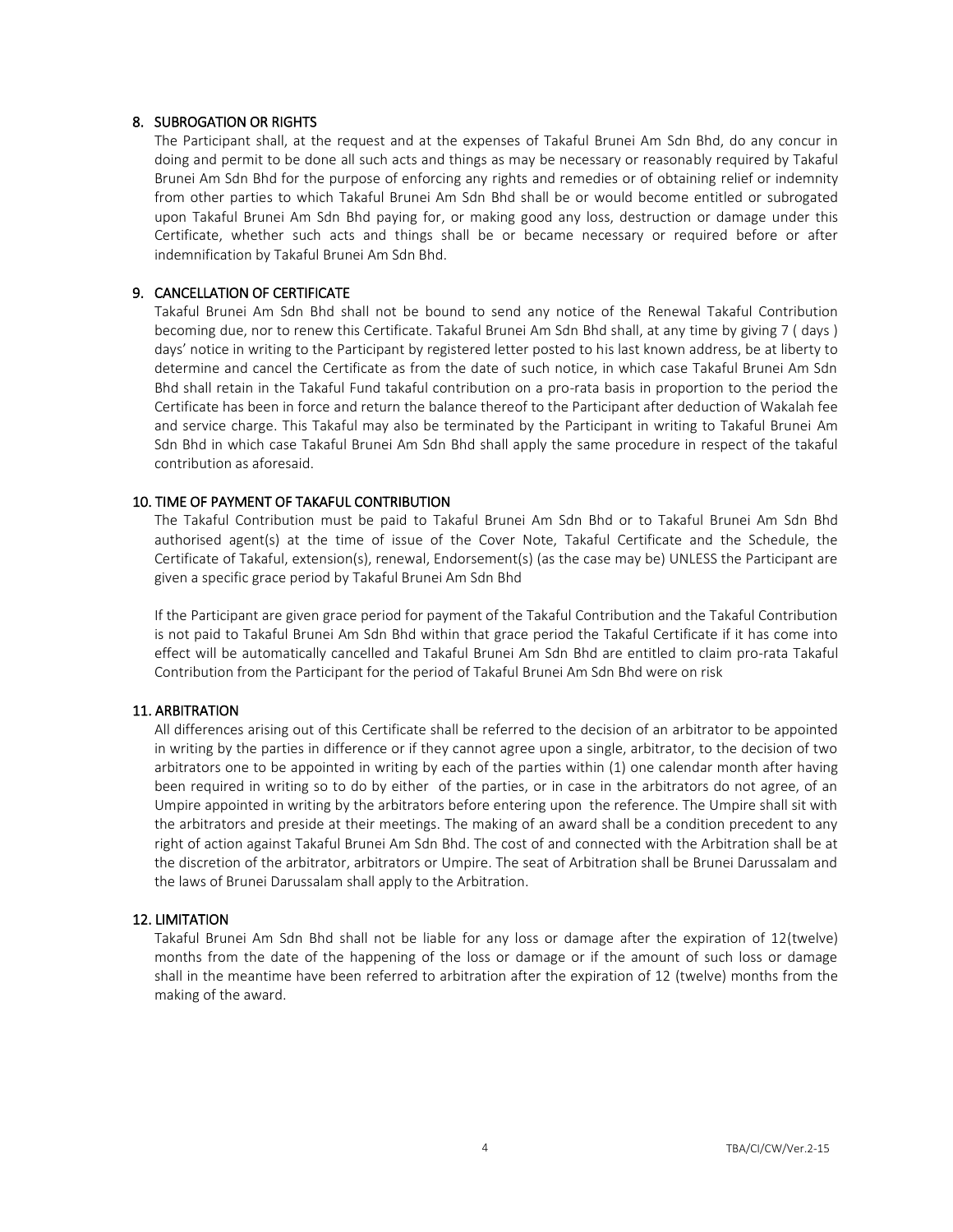#### 13. TAKAFUL PRINCILPLESAND DISTRIBUTION OF UNDERWRITING SURPLUS

#### TABARRU'

You hereby entrust to Takaful Brunei Am Sdn Bhd, of which 65% of the Takaful contribution will be donated as Tabarru' into the General Takaful Fund to help other eligible Participants under the takaful contract.

#### WAKALAH

You hereby appoint Takaful Brunei Am Sdn Bhd as Wakeel (agent) to administer, manage, invest and distribute the General Takaful Fund to other Participants in times of misfortune subject always to the terms and conditions stated in the Takaful Certificate and Schedule. To this end, You agree to give apportions 35% of the Takaful contribution to Takaful Brunei Am Sdn Bhd as a Wakalah Fee for the aforementioned services.

#### DISTRIBUTION OF UNDERWRITING SURPLUS

You hereby understand and agree that the underwriting surplus arising from the said Fund, if any, shall be managed by Takaful Brunei Am Sdn Bhd in a manner deemed fit by Takaful Brunei Am Sdn Bhd and accordance to Shariah principles which shall give benefits to You and the said Takaful Fund.

You also understand that as agreed and approved by the Shariah Advisory Body of Takaful Brunei Am Sdn Bhd, the underwriting surplus will only be distributed to You as hibah upon renewal of this Takaful Certificate PROVIDED THAT You have not incurred any claim and received any benefit under this Takaful Certificate whilst it is in force. If there is no renewal on this Takaful certificate, You further agree that there is no underwriting surplus shall be distributed to You and it shall be made as Tabarru' in the General Takaful Fund for the benefits of the takaful participants and the General Takaful Fund itself.